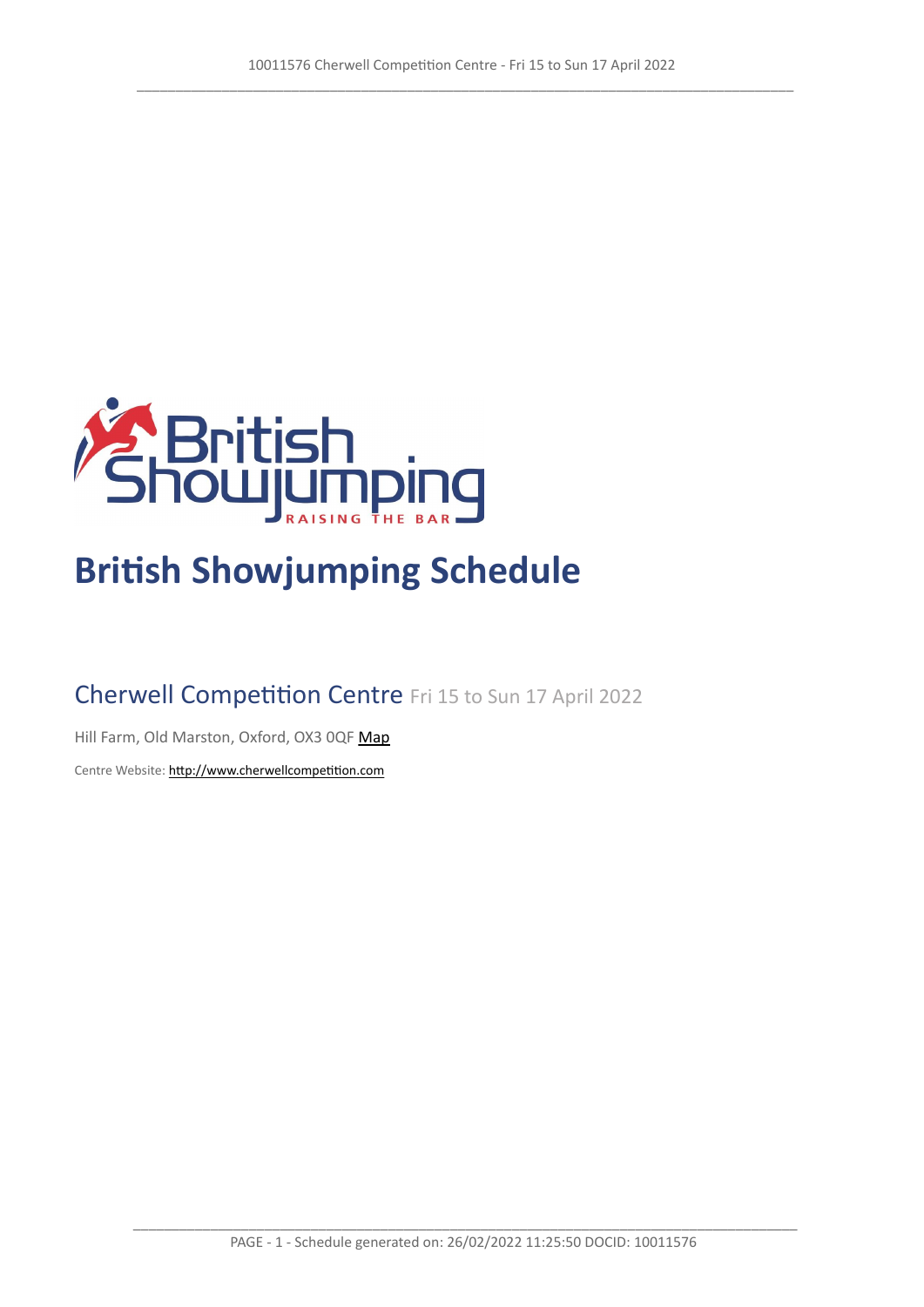## Show Secretary

Show Secretary: Mrs Lorraine Jackson, Tel: 07974 151272, Email: <entries@cherwellcompetition.co.uk>

# First Aid Charges

First Aid is provided by an external provider, please use the link in the More Information section to find out what charges there may be for first aid.

## More Information

More information about facilities and amenities at this location can be obtained from the [Centre](http://www.cherwellcompetition.com) [home](http://www.cherwellcompetition.com) [page](http://www.cherwellcompetition.com)

# Refund of Entry Fees

Affiliated shows are required to repay 50 % of the entry fees in respect of all entry cancellations which are received by the Show Organiser not later than 48 hours before noon of the day on which the first affiliated competition of the show is scheduled to start except in those circumstances outlined in Rule 79.5.

# Friday 15 April 2022

#### Class 1a - approx. 09:00 - Surface - Equissage Pulse Senior British Novice First Round

Rule 316. Single Phase. Speed 325mpm. Start Height 90cm. **DRAWN ORDER**

Horses (or ponies in pony competitions) may compete in one section only. In the event of insufficient entries lower prizes will be withheld. Rule - 76.6

Entry qualifications: to be ridden by Adult, Associate or Junior Members

a) For horses in Grade C that have not won a total of 125 points. Four Double Clears will qualify - in accordance with Rule 316.6.

b) For all horses born on or after 1 January 2018 irrespective of points. Horses will only be eligible for double clear qualification to Second Rounds if they reach the age of four years or under in the same calendar year as the British Novice Final - in accordance with Rule 316.6.

Qualifies for: Senior British Novice Championship - Second Round.

Qualifying period: 1st May - 30th April inclusive.

Numbers to qualify: Those horses which jump a clear round in the first round, followed by a clear round in the jumpoff, in at least four British Novice First Round competitions held in any qualifying period will qualify to compete in the British Novice Second Rounds, irrespective of their placings for prize money in those competitions, which will be determined by the normal Table A rules (Rule 191). Horses in the class must go in to the jump-off and go clear to gain a double clear round qualification.

If combined with an open:

In Category 1 Shows and in the event of 30 starters or more the Open and the British Novice section will be split with two sets of prize money awarded.

In Category 2 Shows the sections must always be split with two sets of prize money awarded, irrespective of starters.

Prizes: 1st: £40.00, 2nd: £30.00, 3rd: £25.00, 4th: £20.00, 5th: £20.00, Total: £135.00. **Entry Fee = £20.00 (Pre-Entry £20.00)**

#### Class 1b - approx. 09:00 - Surface - Senior 90cm Open

Single Phase. Speed 325mpm. Start Height 90cm. **DRAWN ORDER**

For registered horses in Grades: A, B & C. Ridden by Adult, Associate or Junior Members who will be aged 12 years or over in the current calendar year. Horses (or ponies in pony competitions) may compete in one section only. In the event of insufficient entries lower prizes will be withheld. Rule - 76.6

Prizes: 1st: £40.00, 2nd: £30.00, 3rd: £25.00, 4th: £20.00, 5th: £20.00, Total: £135.00. **Entry Fee = £20.00 (Pre-Entry £20.00)**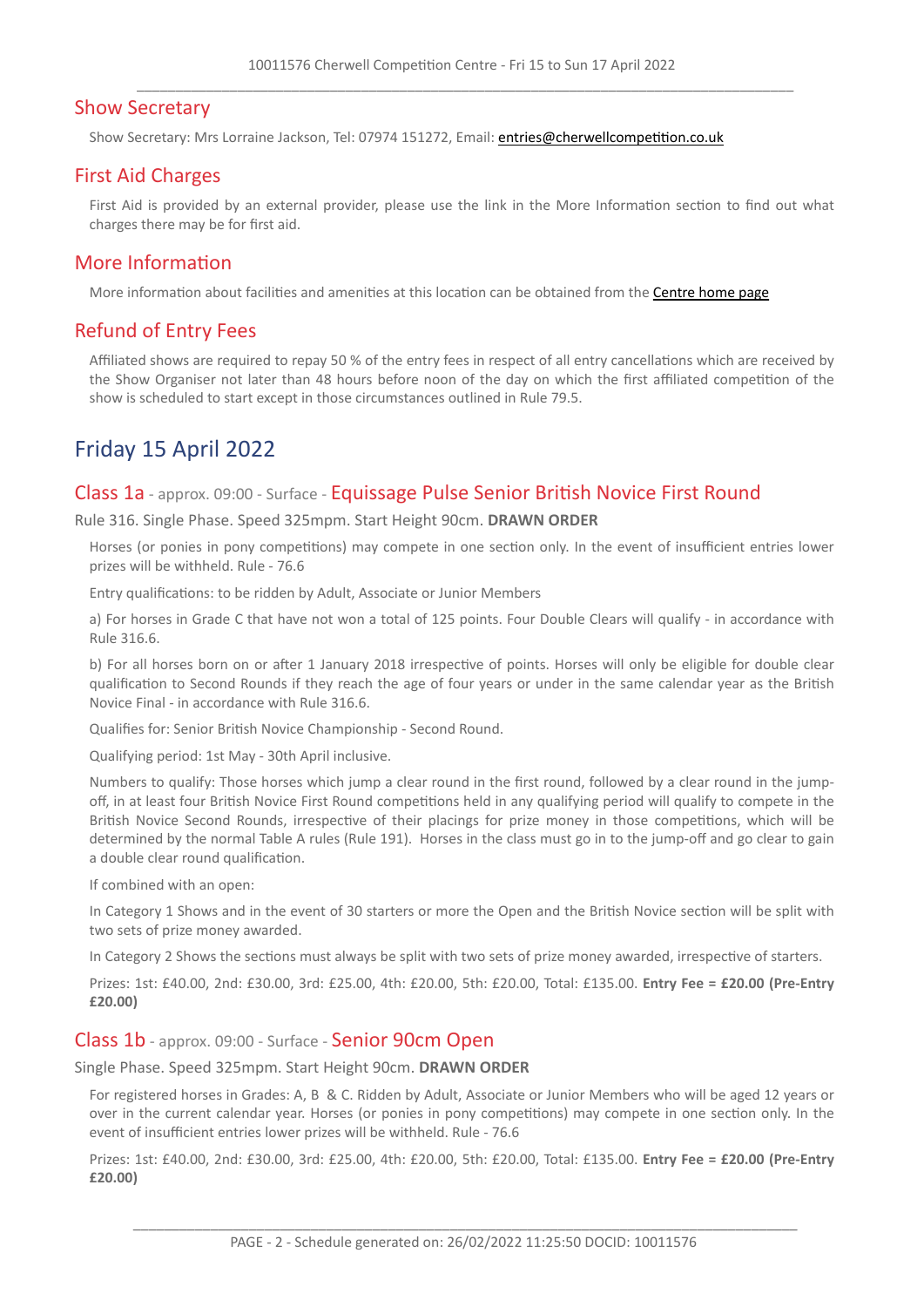# Class 2a - Surface - Nupafeed Supplements Senior Discovery - First Round

Rule 314. Single Phase. Speed 325mpm. Start Height 1.00m. **DRAWN ORDER**

Horses (or ponies in pony competitions) may compete in one section only. In the event of insufficient entries lower prizes will be withheld. Rule - 76.6

Entry qualifications: to be ridden by Adult, Associate or Junior Members.

a) For horses in Grade C that have not won a total of 225 points. Four Double Clears will qualify - in accordance with Rule 314.6.

b) For all horses born on or after 1 January 2017 irrespective of points. Horses will only be eligible for double clear qualification to Second Rounds if they reach the age of five years or under in the same calendar year as the Discovery Final - in accordance with Rule 314.6.

Qualifies for: Nupafeed Supplements Discovery Championship Second Round.

Qualifying period: 1st May-30th April inclusive.

Numbers to qualify: Those horses that jump a clear round in the first round, followed by a clear round in the jump-off, in at least four First Round competitions held in any qualifying period, will qualify to compete in the Senior Discovery Second Rounds, irrespective of their placings for prize money in those competitions, which will be determined by the normal Table A Rules (Rule 191). Horses in the class must go in to the jump-off and go clear to gain a double clear round qualification.

If combined with an open:

In Category 1 Shows and in the event of 30 starters or more the Open and the Discovery section will be split with two sets of prize money awarded.

In Category 2 Shows the sections must always be split with two sets of prize money awarded, irrespective of starters.

Prizes: 1st: £40.00, 2nd: £30.00, 3rd: £25.00, 4th: £20.00, 5th: £20.00, Total: £135.00. **Entry Fee = £20.00 (Pre-Entry £20.00)**

#### Class 2b - Surface - Senior 1.00m Open

Single Phase. Speed 325mpm. Start Height 1.00m. **DRAWN ORDER**

For registered horses in Grades: A, B & C. Ridden by Adult, Associate or Junior Members who will be aged 12 years or over in the current calendar year. Horses (or ponies in pony competitions) may compete in one section only. In the event of insufficient entries lower prizes will be withheld. Rule - 76.6

Prizes: 1st: £40.00, 2nd: £30.00, 3rd: £25.00, 4th: £20.00, 5th: £20.00, Total: £135.00. **Entry Fee = £20.00 (Pre-Entry £20.00)**

#### Class 3 - Surface - Senior 1.05m Open

Single Phase. Speed 325mpm. Start Height 1.05m. **DRAWN ORDER**

For registered horses in Grades: A, B & C. Ridden by Adult, Associate or Junior Members who will be aged 12 years or over in the current calendar year. In the event of insufficient entries lower prizes will be withheld. Rule - 76.6

Prizes: 1st: £60.00, 2nd: £40.00, 3rd: £30.00, 4th: £22.00, 5th: £22.00, 6th: £22.00, 7th: £22.00, Total: £218.00. **Entry Fee = £22.00 (Pre-Entry £22.00)**

# Class 4a - Surface - Senior Newcomers - First Round

Rule 312. Single Phase. Speed 325mpm. Start Height 1.10m. **DRAWN ORDER**

In the event of 30 or more starters the class will be split and two sets of prize money awarded. Horses (or ponies in pony competitions) may compete in one section only. In the event of insufficient entries lower prizes will be withheld. Rule - 76.6

Entry qualifications: to be ridden by Adult, Associate or Junior Members.

(a) For registered horses in Grade C that have not won a total of 375 points. Four double clears will qualify - in accordance with rule 312.6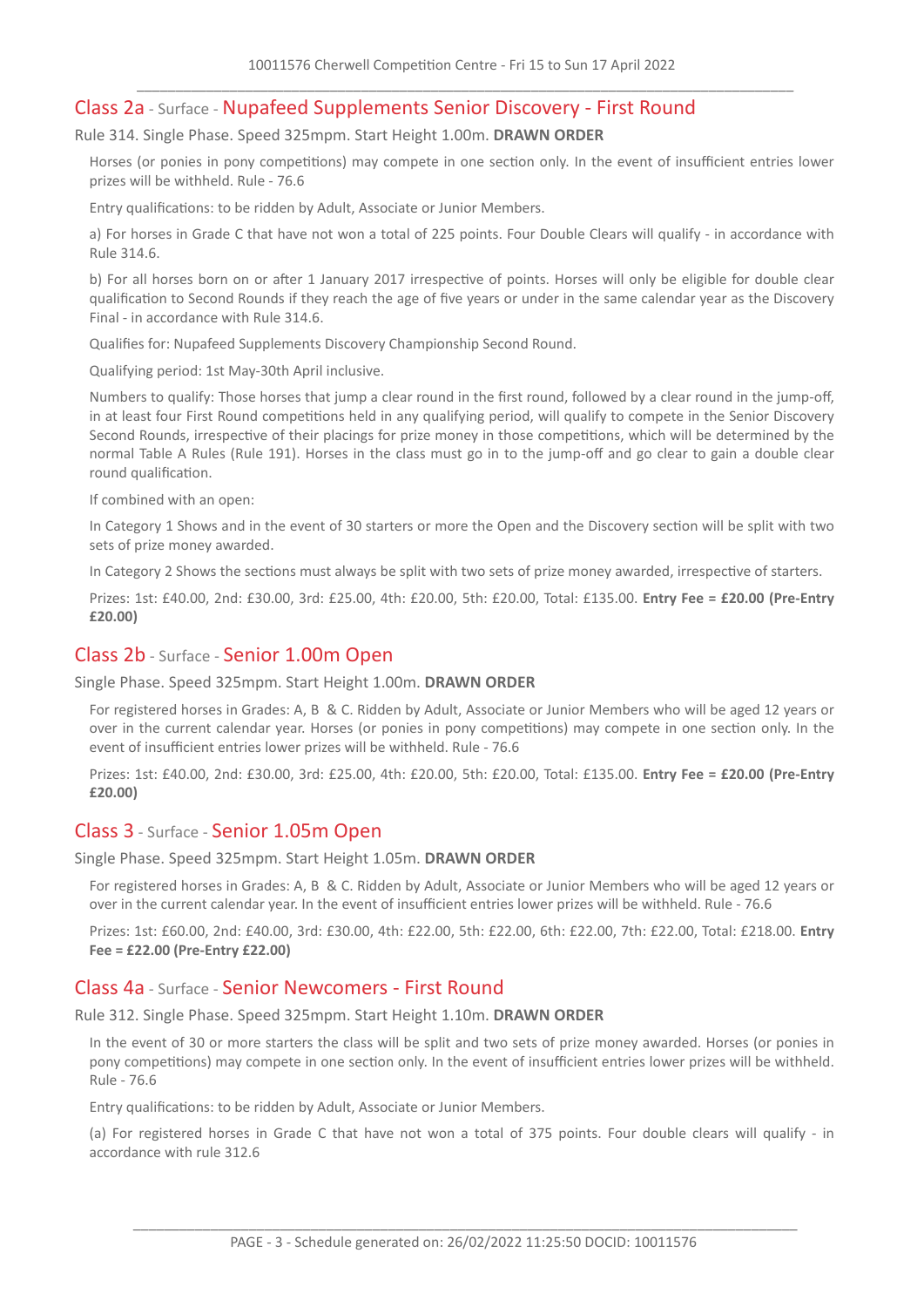(b) For all horses born on or after 1st January 2016, irrespective of Points. Horses will only be eligible for double clear qualification to Second Rounds if they reach the age of six years or under in the same calendar year as the Newcomers Final - in accordance with Rule 312.6.

Qualifies for: Senior Newcomers Second Round.

Qualifying period: The Senior Newcomers Second Round qualifying period for 2021/2022 (2022 second rounds and finals) is 1 May '21– 30 April '22 (subject to revision). The Senior Newcomers Second Round qualifying period for 2022/2023 (2023 second rounds and finals) is 1 May '22– 30 April '23 (subject to revision).

Numbers to qualify: Those horses which jump a clear round in the First Round, followed by a clear round in the jumpoff, in at least four Senior Newcomers First Round competitions in any qualifying period, will qualify to compete in a Senior Newcomers Second Round, irrespective of their placings for prize money in those competitions, which will be determined by the normal Table A Rules (Rule 191). To obtain a double clear qualification, even if the horse is the only clear round, it must jump a jump-off round and jump clear to gain a double clear round.

If combined with an open: In the event of 30 or more starters the class will be split with two sets of prize money.

Prizes: 1st: £75.00, 2nd: £55.00, 3rd: £45.00, 4th: £30.00, 5th: £26.00, 6th: £26.00, Total: £257.00. **Entry Fee = £26.00 (Pre-Entry £26.00)**

#### Class 4b - Surface - Senior 1.10m Open

Rule 312. Single Phase. Speed 325mpm. Start Height 1.10m. **DRAWN ORDER**

For registered horses in Grades: A, B & C. Ridden by Adult, Associate or Junior Members who will be aged 12 years or over in the current calendar year. In the event of 30 or more starters the class will be split and two sets of prize money awarded. Horses (or ponies in pony competitions) may compete in one section only. In the event of insufficient entries lower prizes will be withheld. Rule - 76.6

Prizes: 1st: £75.00, 2nd: £55.00, 3rd: £45.00, 4th: £30.00, 5th: £26.00, 6th: £26.00, Total: £257.00. **Entry Fee = £26.00 (Pre-Entry £26.00)**

# Class 5a - Surface - Equitop GLME Senior Foxhunter First Round

Rule 310. Single Phase. Speed 350mpm. Start Height 1.20m. **DRAWN ORDER**

First place rosette kindly sponsored by Equitop GLME In the event of 30 or more starters the class will be split and two sets of prize money awarded. Horses (or ponies in pony competitions) may compete in one section only. In the event of insufficient entries lower prizes will be withheld. Rule - 76.6

Entry qualifications: to be ridden by Adult, Associate or Junior Members.

(a) For registered horses in Grade C that have not won a total of 700 points. Four double clears will qualify - in accordance with rule 310.6

(b) For all registered horses born on or after 1 January 2015, irrespective of points. Horses will be eligible for double clear qualification to attend second rounds providing they reach the age of seven years or under in the same calendar year as the Foxhunter Final - in accordance with rule 310.6 Four double clears will qualify.

Qualifies for: The Senior Foxhunter Second Round.

Qualifying period: The Senior Foxhunter Second Round qualifying period for 2021/2022 (2022 second rounds and finals) is 1 May '21 - 30 April '22 inclusive. The Senior Foxhunter Second Round qualifying period for 2022/2023 (2023 second rounds and finals) is 1 May '22 – 30 April '23 (subject to revision).

Numbers to qualify: Those horses that jump a clear round in the First Round, followed by a clear round in the jumpoff, in at least four Senior Foxhunter First Round competitions in any qualifying period will qualify to compete in a Second Round, irrespective of their placings for prize money. Horses in the class must go into the jump off and go clear to gain its double clear round qualification.

Those horses that have competed in the Senior Foxhunter Championship in 2021 are not eligible for qualification to the 2022 Championship.

If combined with an open: In the event of 30 or more starters the class will be split with two sets of prize money.

Prizes: 1st: £75.00, 2nd: £55.00, 3rd: £45.00, 4th: £30.00, 5th: £26.00, Total: £231.00. **Entry Fee = £26.00 (Pre-Entry £26.00)**

# Class 5b - Surface - Senior 1.20m Open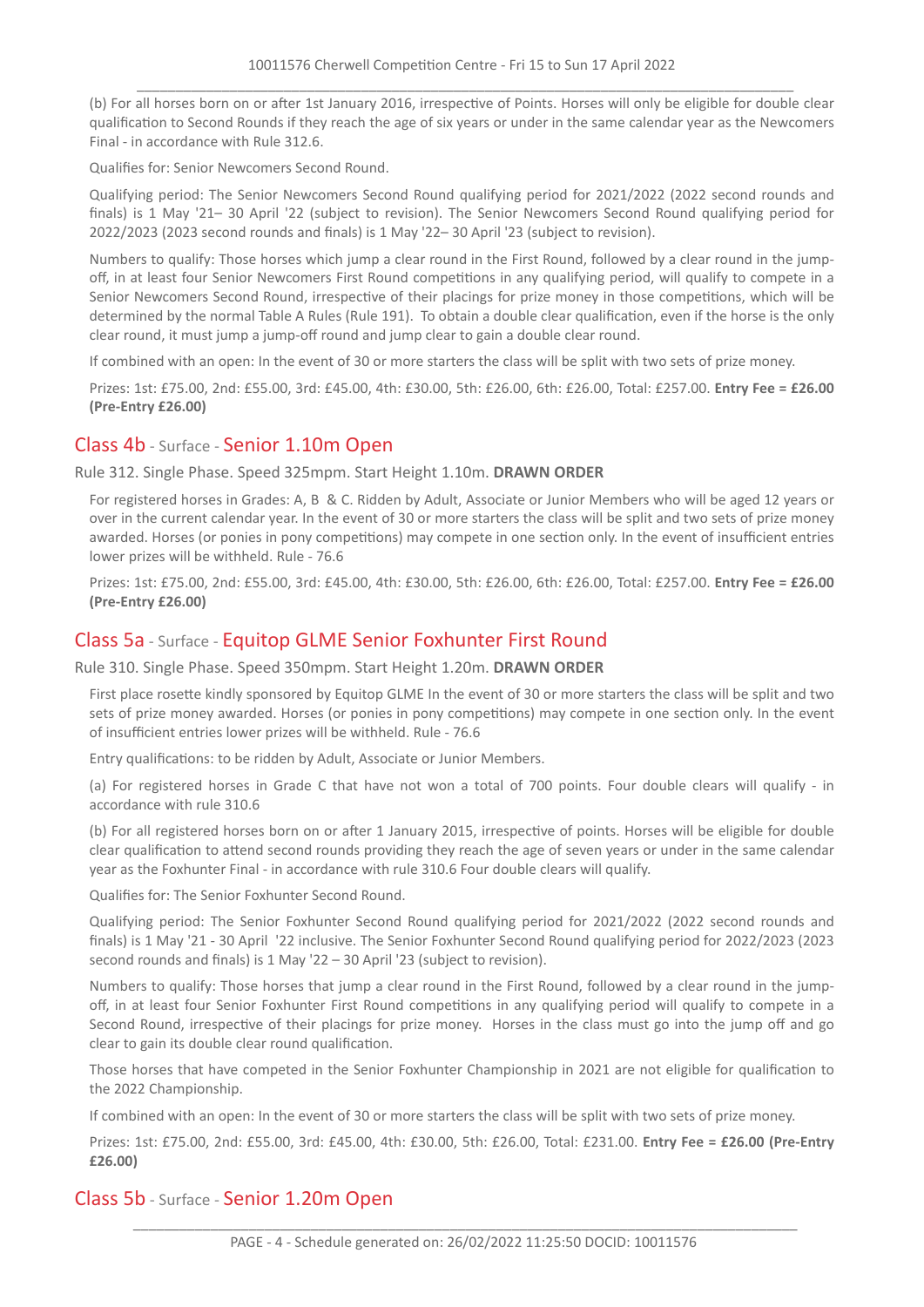Single Phase. Speed 350mpm. Start Height 1.20m. **DRAWN ORDER**

For registered horses in Grades: A, B & C. Ridden by Adult, Associate or Junior Members who will be aged 12 years or over in the current calendar year. In the event of 30 or more starters the class will be split and two sets of prize money awarded. Horses (or ponies in pony competitions) may compete in one section only. In the event of insufficient entries lower prizes will be withheld. Rule - 76.6

Prizes: 1st: £75.00, 2nd: £55.00, 3rd: £45.00, 4th: £30.00, 5th: £26.00, Total: £231.00. **Entry Fee = £26.00 (Pre-Entry £26.00)**

# Class 6 - Surface - National 1.30m/1.40m Open Handicap

Rule 306 & 301. Single Phase. Speed 375mpm. Start Heights 1.30m / 1.40m. **DRAWN ORDER**

Horses (or ponies in pony competitions) may compete in one section only. In the event of insufficient entries lower prizes will be withheld. Rule - 76.6

• National 1.30m Open:

Open to registered horses to be ridden by Adult, Associate and Junior Members.

Qualifies for: The British Showjumping National Championships.

Qualifying period: 1st July-30th June.

Numbers to qualify: Two double clears to qualify to the final. Double clear qualifications will not be obtained from one round competitions (e.g. Table A4 or Table A (1 Round))

• National 1.40m Open:

For registered horses to be ridden by Adult, Associate or Junior Members.

Qualifies for: National 1.40m Championship at the British Showjumping National Championships.

Qualifying period: 1st July - 30th June.

Numbers to qualify: Two double clears to qualify to the final. Also any two double clears from any International Trial or Area Trial or classes 1.40m or above in the qualifying period will qualify for the Final. Double clear qualifications will not be obtained from one round competitions (e.g. Table A4 or Table A (1 Round))

Rule 284.3: All competitors in the 1.30m section jump the first round. All obstacles on the course are then raised and competitors in the 1.40m then jump the first round.

Prizes: 1st: £150.00, 2nd: £100.00, 3rd: £75.00, 4th: £50.00, 5th: £40.00, 6th: £29.00, 7th: £29.00, Total: £473.00. **Entry Fee = £29.00 (Pre-Entry £29.00)**

# Saturday 16 April 2022

#### Class 7a - approx. 09:00 - Surface - Equissage Pulse Senior British Novice First Round

Rule 316. Single Phase. Speed 325mpm. Start Height 90cm. **DRAWN ORDER**

Horses (or ponies in pony competitions) may compete in one section only. In the event of insufficient entries lower prizes will be withheld. Rule - 76.6

Entry qualifications: to be ridden by Adult, Associate or Junior Members

a) For horses in Grade C that have not won a total of 125 points. Four Double Clears will qualify - in accordance with Rule 316.6.

b) For all horses born on or after 1 January 2018 irrespective of points. Horses will only be eligible for double clear qualification to Second Rounds if they reach the age of four years or under in the same calendar year as the British Novice Final - in accordance with Rule 316.6.

Qualifies for: Senior British Novice Championship - Second Round.

Qualifying period: 1st May - 30th April inclusive.

Numbers to qualify: Those horses which jump a clear round in the first round, followed by a clear round in the jumpoff, in at least four British Novice First Round competitions held in any qualifying period will qualify to compete in the British Novice Second Rounds, irrespective of their placings for prize money in those competitions, which will be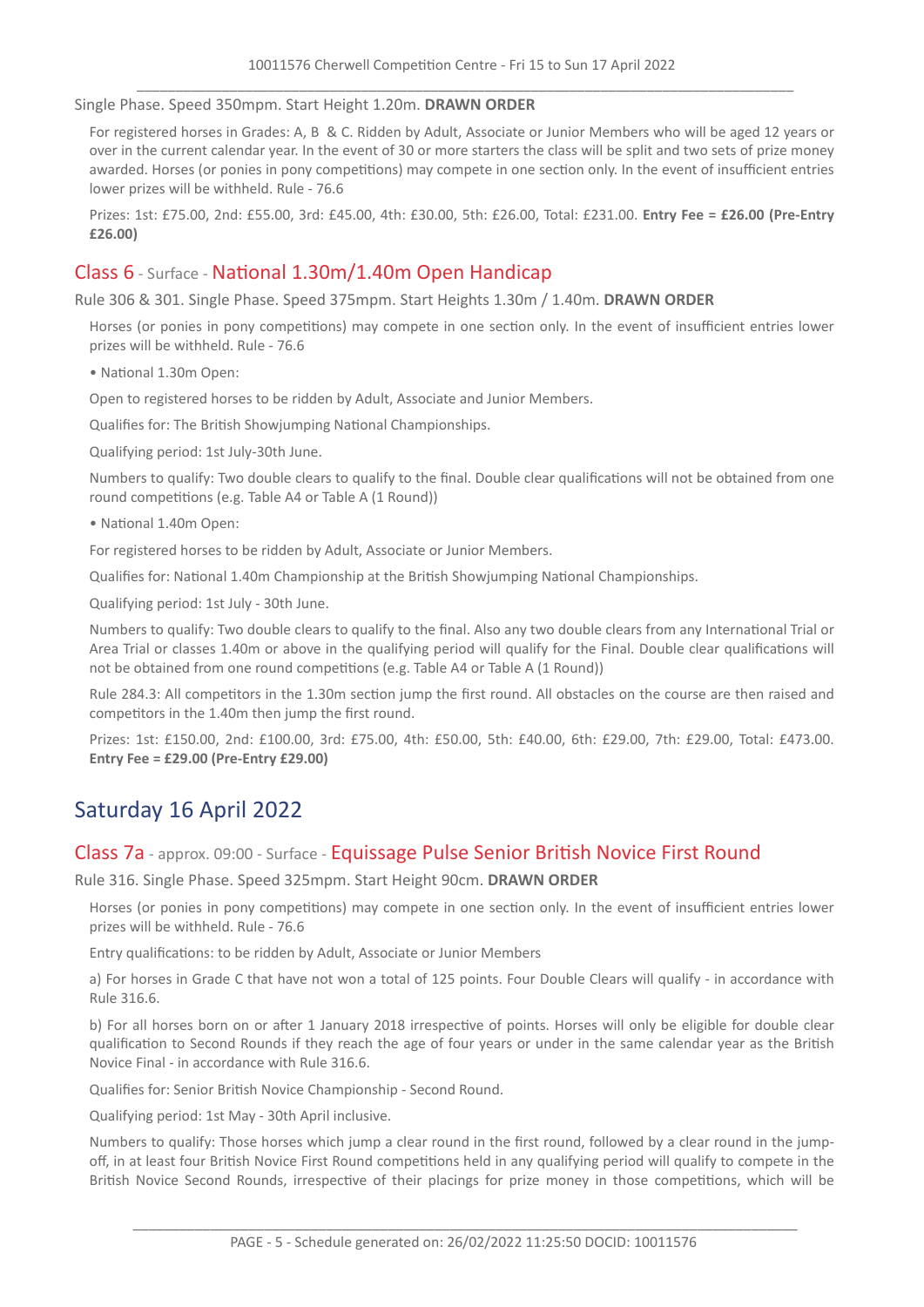determined by the normal Table A rules (Rule 191). Horses in the class must go in to the jump-off and go clear to gain a double clear round qualification.

If combined with an open:

In Category 1 Shows and in the event of 30 starters or more the Open and the British Novice section will be split with two sets of prize money awarded.

In Category 2 Shows the sections must always be split with two sets of prize money awarded, irrespective of starters.

Prizes: 1st: £40.00, 2nd: £30.00, 3rd: £25.00, 4th: £20.00, 5th: £20.00, Total: £135.00. **Entry Fee = £20.00 (Pre-Entry £20.00)**

#### Class 7b - approx. 09:00 - Surface - Senior 90cm Open

Single Phase. Speed 325mpm. Start Height 90cm. **DRAWN ORDER**

For registered horses in Grades: A, B & C. Ridden by Adult, Associate or Junior Members who will be aged 12 years or over in the current calendar year. Horses (or ponies in pony competitions) may compete in one section only. In the event of insufficient entries lower prizes will be withheld. Rule - 76.6

Prizes: 1st: £40.00, 2nd: £30.00, 3rd: £25.00, 4th: £20.00, 5th: £20.00, Total: £135.00. **Entry Fee = £20.00 (Pre-Entry £20.00)**

# Class 8a - Surface - Nupafeed Supplements Senior Discovery - First Round

Rule 314. Single Phase. Speed 325mpm. Start Height 1.00m. **DRAWN ORDER**

Horses (or ponies in pony competitions) may compete in one section only. In the event of insufficient entries lower prizes will be withheld. Rule - 76.6

Entry qualifications: to be ridden by Adult, Associate or Junior Members.

a) For horses in Grade C that have not won a total of 225 points. Four Double Clears will qualify - in accordance with Rule 314.6.

b) For all horses born on or after 1 January 2017 irrespective of points. Horses will only be eligible for double clear qualification to Second Rounds if they reach the age of five years or under in the same calendar year as the Discovery Final - in accordance with Rule 314.6.

Qualifies for: Nupafeed Supplements Discovery Championship Second Round.

Qualifying period: 1st May-30th April inclusive.

Numbers to qualify: Those horses that jump a clear round in the first round, followed by a clear round in the jump-off, in at least four First Round competitions held in any qualifying period, will qualify to compete in the Senior Discovery Second Rounds, irrespective of their placings for prize money in those competitions, which will be determined by the normal Table A Rules (Rule 191). Horses in the class must go in to the jump-off and go clear to gain a double clear round qualification.

If combined with an open:

In Category 1 Shows and in the event of 30 starters or more the Open and the Discovery section will be split with two sets of prize money awarded.

In Category 2 Shows the sections must always be split with two sets of prize money awarded, irrespective of starters.

Prizes: 1st: £40.00, 2nd: £30.00, 3rd: £25.00, 4th: £20.00, 5th: £20.00, Total: £135.00. **Entry Fee = £20.00 (Pre-Entry £20.00)**

#### Class 8b - Surface - Senior 1.00m Open

Single Phase. Speed 325mpm. Start Height 1.00m. **DRAWN ORDER**

For registered horses in Grades: A, B & C. Ridden by Adult, Associate or Junior Members who will be aged 12 years or over in the current calendar year. Horses (or ponies in pony competitions) may compete in one section only. In the event of insufficient entries lower prizes will be withheld. Rule - 76.6

Prizes: 1st: £40.00, 2nd: £30.00, 3rd: £25.00, 4th: £20.00, 5th: £20.00, Total: £135.00. **Entry Fee = £20.00 (Pre-Entry £20.00)**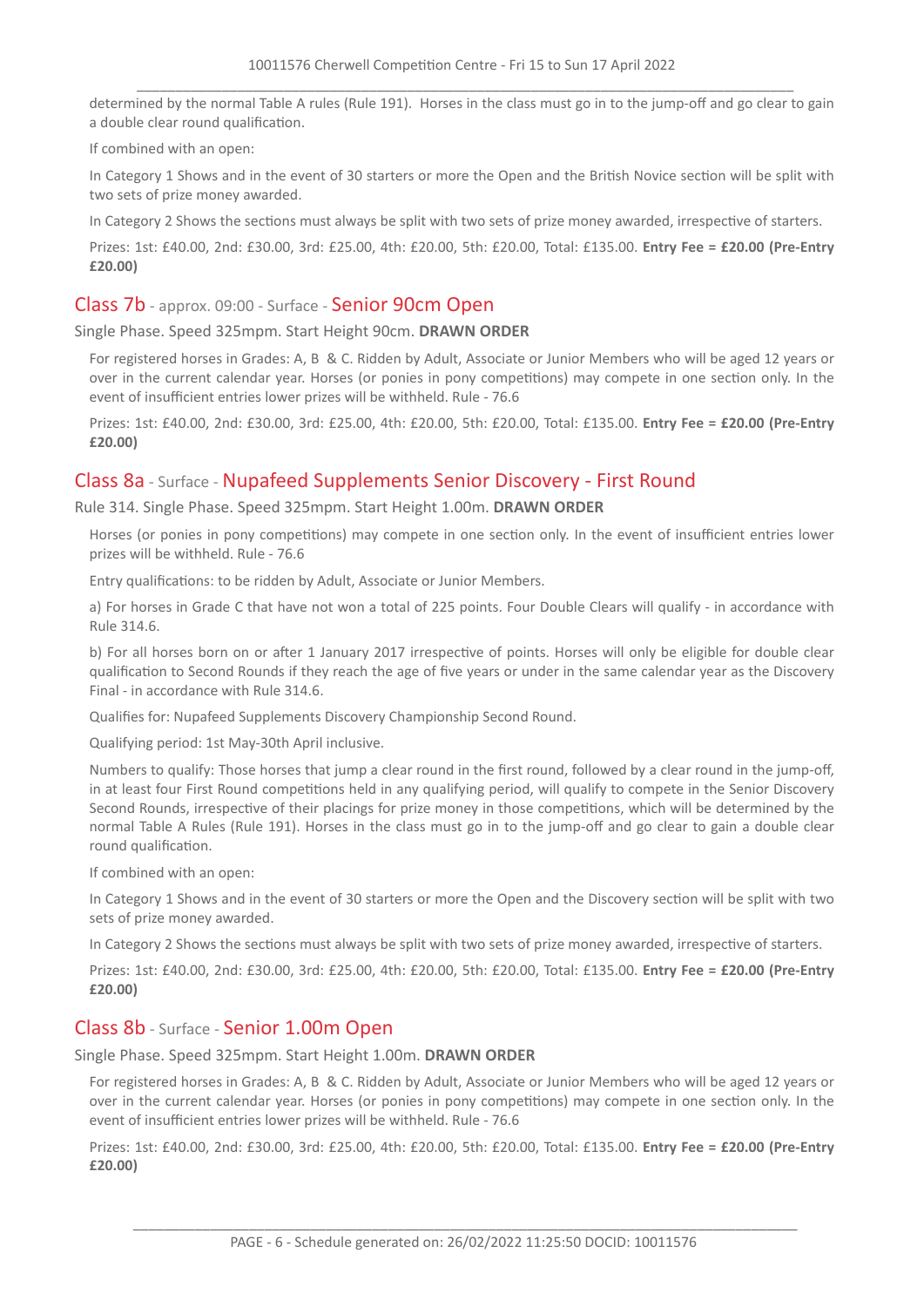#### Class 9 - Surface - Senior 1.05m Open

#### Single Phase. Speed 325mpm. Start Height 1.05m. **DRAWN ORDER**

For registered horses in Grades: A, B & C. Ridden by Adult, Associate or Junior Members who will be aged 12 years or over in the current calendar year. In the event of insufficient entries lower prizes will be withheld. Rule - 76.6

Prizes: 1st: £60.00, 2nd: £40.00, 3rd: £30.00, 4th: £22.00, 5th: £22.00, 6th: £22.00, 7th: £22.00, Total: £218.00. **Entry Fee = £22.00 (Pre-Entry £22.00)**

#### Class 10a - Surface - Senior Newcomers - First Round

Rule 312. Single Phase. Speed 325mpm. Start Height 1.10m. **DRAWN ORDER**

In the event of 30 or more starters the class will be split and two sets of prize money awarded. Horses (or ponies in pony competitions) may compete in one section only. In the event of insufficient entries lower prizes will be withheld. Rule - 76.6

Entry qualifications: to be ridden by Adult, Associate or Junior Members.

(a) For registered horses in Grade C that have not won a total of 375 points. Four double clears will qualify - in accordance with rule 312.6

(b) For all horses born on or after 1st January 2016, irrespective of Points. Horses will only be eligible for double clear qualification to Second Rounds if they reach the age of six years or under in the same calendar year as the Newcomers Final - in accordance with Rule 312.6.

Qualifies for: Senior Newcomers Second Round.

Qualifying period: The Senior Newcomers Second Round qualifying period for 2021/2022 (2022 second rounds and finals) is 1 May '21– 30 April '22 (subject to revision). The Senior Newcomers Second Round qualifying period for 2022/2023 (2023 second rounds and finals) is 1 May '22– 30 April '23 (subject to revision).

Numbers to qualify: Those horses which jump a clear round in the First Round, followed by a clear round in the jumpoff, in at least four Senior Newcomers First Round competitions in any qualifying period, will qualify to compete in a Senior Newcomers Second Round, irrespective of their placings for prize money in those competitions, which will be determined by the normal Table A Rules (Rule 191). To obtain a double clear qualification, even if the horse is the only clear round, it must jump a jump-off round and jump clear to gain a double clear round.

If combined with an open: In the event of 30 or more starters the class will be split with two sets of prize money.

Prizes: 1st: £75.00, 2nd: £55.00, 3rd: £45.00, 4th: £30.00, 5th: £26.00, 6th: £26.00, Total: £257.00. **Entry Fee = £26.00 (Pre-Entry £26.00)**

#### Class 10b - Surface - Senior 1.10m Open

Rule 312. Single Phase. Speed 325mpm. Start Height 1.10m. **DRAWN ORDER**

For registered horses in Grades: A, B & C. Ridden by Adult, Associate or Junior Members who will be aged 12 years or over in the current calendar year. In the event of 30 or more starters the class will be split and two sets of prize money awarded. Horses (or ponies in pony competitions) may compete in one section only. In the event of insufficient entries lower prizes will be withheld. Rule - 76.6

Prizes: 1st: £75.00, 2nd: £55.00, 3rd: £45.00, 4th: £30.00, 5th: £26.00, 6th: £26.00, Total: £257.00. **Entry Fee = £26.00 (Pre-Entry £26.00)**

#### Class 11a - Surface - Equitop GLME Senior Foxhunter First Round

Rule 310. Single Phase. Speed 350mpm. Start Height 1.20m. **DRAWN ORDER**

First place rosette kindly sponsored by Equitop GLME In the event of 30 or more starters the class will be split and two sets of prize money awarded. Horses (or ponies in pony competitions) may compete in one section only. In the event of insufficient entries lower prizes will be withheld. Rule - 76.6

Entry qualifications: to be ridden by Adult, Associate or Junior Members.

(a) For registered horses in Grade C that have not won a total of 700 points. Four double clears will qualify - in accordance with rule 310.6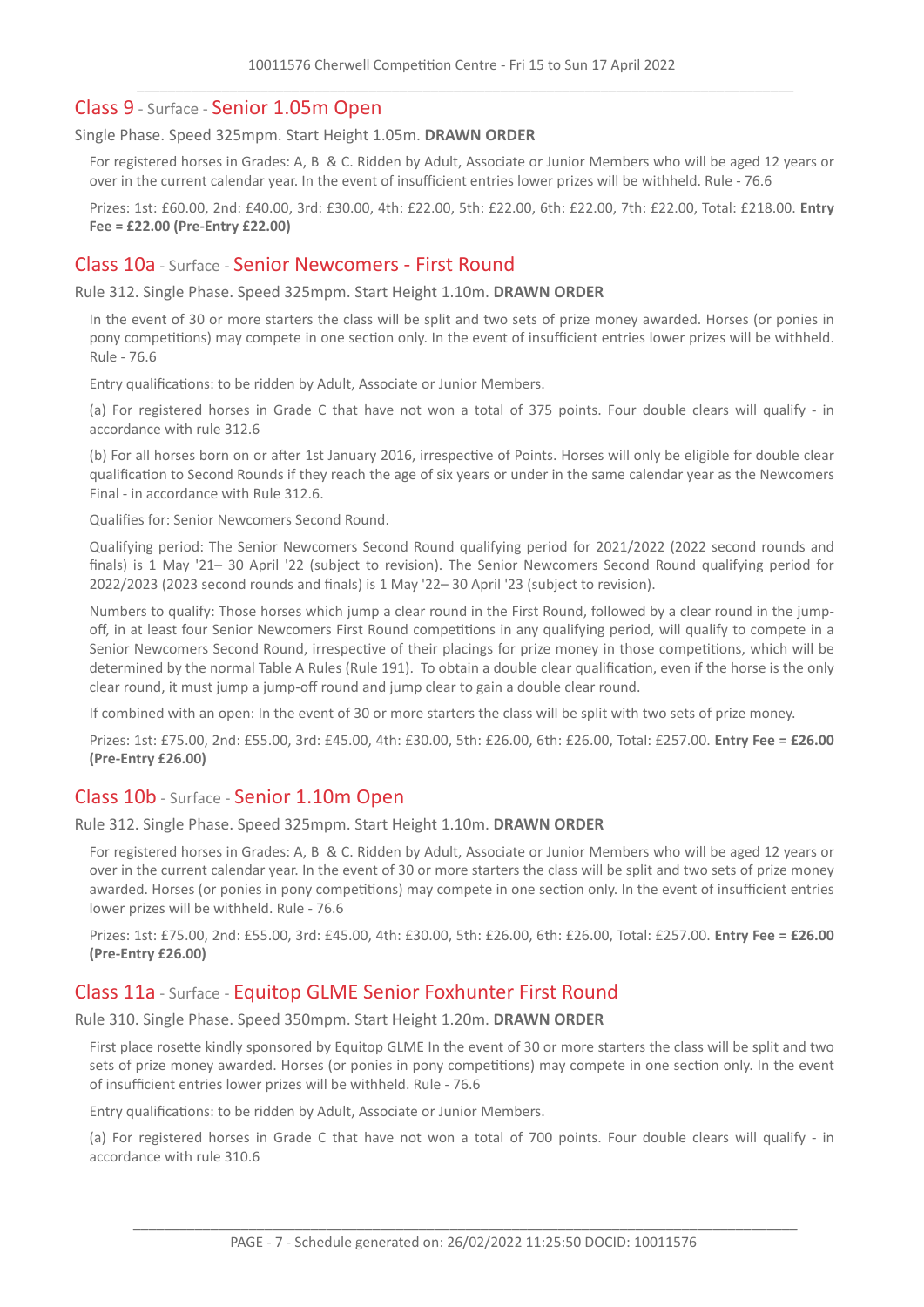(b) For all registered horses born on or after 1 January 2015, irrespective of points. Horses will be eligible for double clear qualification to attend second rounds providing they reach the age of seven years or under in the same calendar year as the Foxhunter Final - in accordance with rule 310.6 Four double clears will qualify.

Qualifies for: The Senior Foxhunter Second Round.

Qualifying period: The Senior Foxhunter Second Round qualifying period for 2021/2022 (2022 second rounds and finals) is 1 May '21 - 30 April '22 inclusive. The Senior Foxhunter Second Round qualifying period for 2022/2023 (2023 second rounds and finals) is 1 May '22 – 30 April '23 (subject to revision).

Numbers to qualify: Those horses that jump a clear round in the First Round, followed by a clear round in the jumpoff, in at least four Senior Foxhunter First Round competitions in any qualifying period will qualify to compete in a Second Round, irrespective of their placings for prize money. Horses in the class must go into the jump off and go clear to gain its double clear round qualification.

Those horses that have competed in the Senior Foxhunter Championship in 2021 are not eligible for qualification to the 2022 Championship.

If combined with an open: In the event of 30 or more starters the class will be split with two sets of prize money.

Prizes: 1st: £75.00, 2nd: £55.00, 3rd: £45.00, 4th: £30.00, 5th: £26.00, Total: £231.00. **Entry Fee = £26.00 (Pre-Entry £26.00)**

# Class 11b - Surface - Senior 1.20m Open

Single Phase. Speed 350mpm. Start Height 1.20m. **DRAWN ORDER**

For registered horses in Grades: A, B & C. Ridden by Adult, Associate or Junior Members who will be aged 12 years or over in the current calendar year. In the event of 30 or more starters the class will be split and two sets of prize money awarded. Horses (or ponies in pony competitions) may compete in one section only. In the event of insufficient entries lower prizes will be withheld. Rule - 76.6

Prizes: 1st: £75.00, 2nd: £55.00, 3rd: £45.00, 4th: £30.00, 5th: £26.00, Total: £231.00. **Entry Fee = £26.00 (Pre-Entry £26.00)**

# Class 12 - Surface - National 1.30m/1.40m Open Handicap

Rule 306 & 301. Single Phase. Speed 375mpm. Start Heights 1.30m / 1.40m. **DRAWN ORDER**

Horses (or ponies in pony competitions) may compete in one section only. In the event of insufficient entries lower prizes will be withheld. Rule - 76.6

• National 1.30m Open:

Open to registered horses to be ridden by Adult, Associate and Junior Members.

Qualifies for: The British Showjumping National Championships.

Qualifying period: 1st July-30th June.

Numbers to qualify: Two double clears to qualify to the final. Double clear qualifications will not be obtained from one round competitions (e.g. Table A4 or Table A (1 Round))

• National 1.40m Open:

For registered horses to be ridden by Adult, Associate or Junior Members.

Qualifies for: National 1.40m Championship at the British Showjumping National Championships.

Qualifying period: 1st July - 30th June.

Numbers to qualify: Two double clears to qualify to the final. Also any two double clears from any International Trial or Area Trial or classes 1.40m or above in the qualifying period will qualify for the Final. Double clear qualifications will not be obtained from one round competitions (e.g. Table A4 or Table A (1 Round))

Rule 284.3: All competitors in the 1.30m section jump the first round. All obstacles on the course are then raised and competitors in the 1.40m then jump the first round.

Prizes: 1st: £150.00, 2nd: £100.00, 3rd: £75.00, 4th: £50.00, 5th: £40.00, 6th: £29.00, 7th: £29.00, Total: £473.00. **Entry Fee = £29.00 (Pre-Entry £29.00)**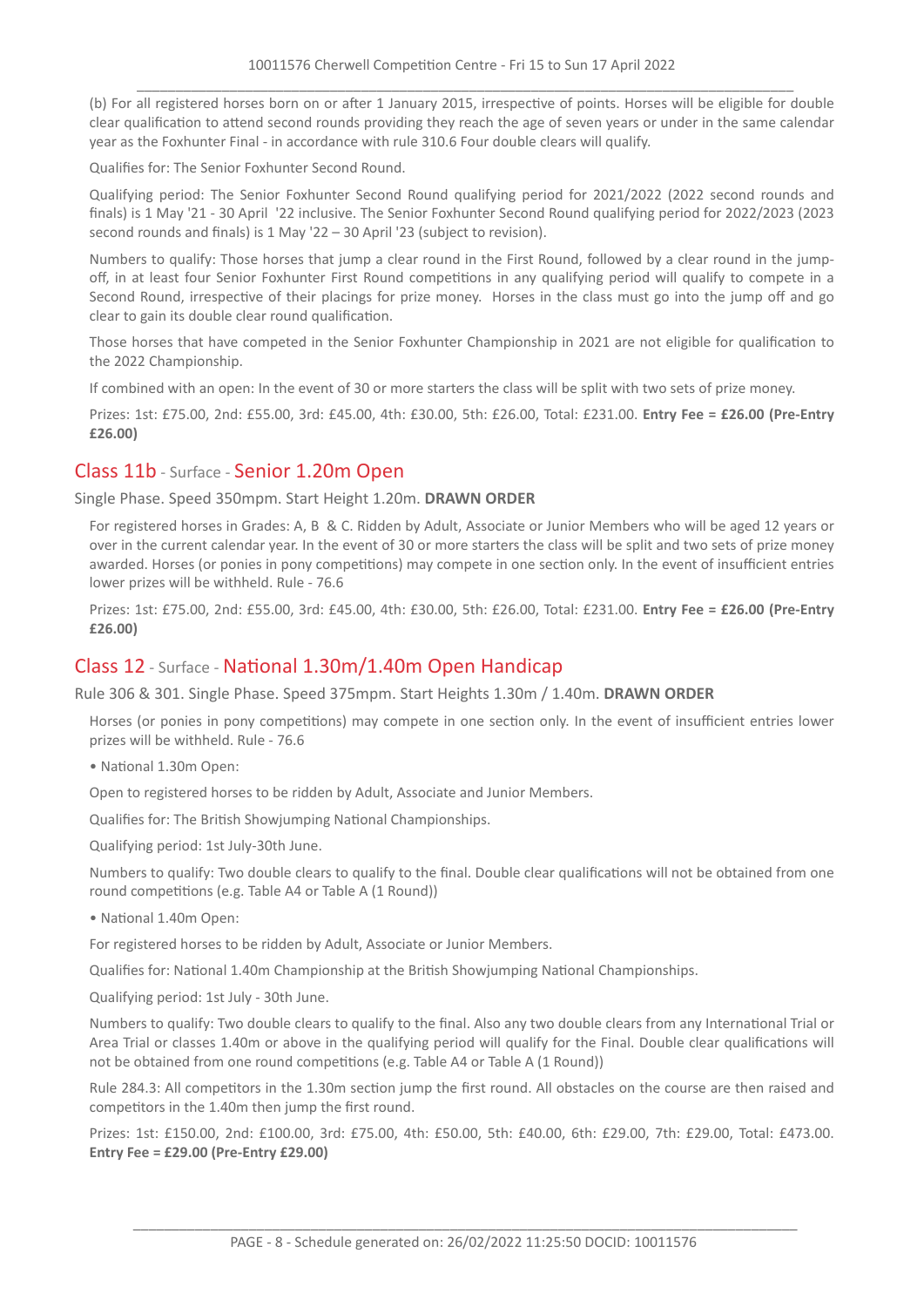# Sunday 17 April 2022

# Class 13a - approx. 09:00 - Surface - Equissage Pulse Senior British Novice First Round

Rule 316. Single Phase. Speed 325mpm. Start Height 90cm. **DRAWN ORDER**

Horses (or ponies in pony competitions) may compete in one section only. In the event of insufficient entries lower prizes will be withheld. Rule - 76.6

Entry qualifications: to be ridden by Adult, Associate or Junior Members

a) For horses in Grade C that have not won a total of 125 points. Four Double Clears will qualify - in accordance with Rule 316.6.

b) For all horses born on or after 1 January 2018 irrespective of points. Horses will only be eligible for double clear qualification to Second Rounds if they reach the age of four years or under in the same calendar year as the British Novice Final - in accordance with Rule 316.6.

Qualifies for: Senior British Novice Championship - Second Round.

Qualifying period: 1st May - 30th April inclusive.

Numbers to qualify: Those horses which jump a clear round in the first round, followed by a clear round in the jumpoff, in at least four British Novice First Round competitions held in any qualifying period will qualify to compete in the British Novice Second Rounds, irrespective of their placings for prize money in those competitions, which will be determined by the normal Table A rules (Rule 191). Horses in the class must go in to the jump-off and go clear to gain a double clear round qualification.

If combined with an open:

In Category 1 Shows and in the event of 30 starters or more the Open and the British Novice section will be split with two sets of prize money awarded.

In Category 2 Shows the sections must always be split with two sets of prize money awarded, irrespective of starters.

Prizes: 1st: £40.00, 2nd: £30.00, 3rd: £25.00, 4th: £20.00, 5th: £20.00, Total: £135.00. **Entry Fee = £20.00 (Pre-Entry £20.00)**

#### Class 13b - approx. 09:00 - Surface - Senior 90cm Open

Single Phase. Speed 325mpm. Start Height 90cm. **DRAWN ORDER**

For registered horses in Grades: A, B & C. Ridden by Adult, Associate or Junior Members who will be aged 12 years or over in the current calendar year. Horses (or ponies in pony competitions) may compete in one section only. In the event of insufficient entries lower prizes will be withheld. Rule - 76.6

Prizes: 1st: £40.00, 2nd: £30.00, 3rd: £25.00, 4th: £20.00, 5th: £20.00, Total: £135.00. **Entry Fee = £20.00 (Pre-Entry £20.00)**

#### Class 14a - Surface - Nupafeed Supplements Senior Discovery - First Round

Rule 314. Single Phase. Speed 325mpm. Start Height 1.00m. **DRAWN ORDER**

Horses (or ponies in pony competitions) may compete in one section only. In the event of insufficient entries lower prizes will be withheld. Rule - 76.6

Entry qualifications: to be ridden by Adult, Associate or Junior Members.

a) For horses in Grade C that have not won a total of 225 points. Four Double Clears will qualify - in accordance with Rule 314.6.

b) For all horses born on or after 1 January 2017 irrespective of points. Horses will only be eligible for double clear qualification to Second Rounds if they reach the age of five years or under in the same calendar year as the Discovery Final - in accordance with Rule 314.6.

Qualifies for: Nupafeed Supplements Discovery Championship Second Round.

Qualifying period: 1st May-30th April inclusive.

Numbers to qualify: Those horses that jump a clear round in the first round, followed by a clear round in the jump-off, in at least four First Round competitions held in any qualifying period, will qualify to compete in the Senior Discovery Second Rounds, irrespective of their placings for prize money in those competitions, which will be determined by the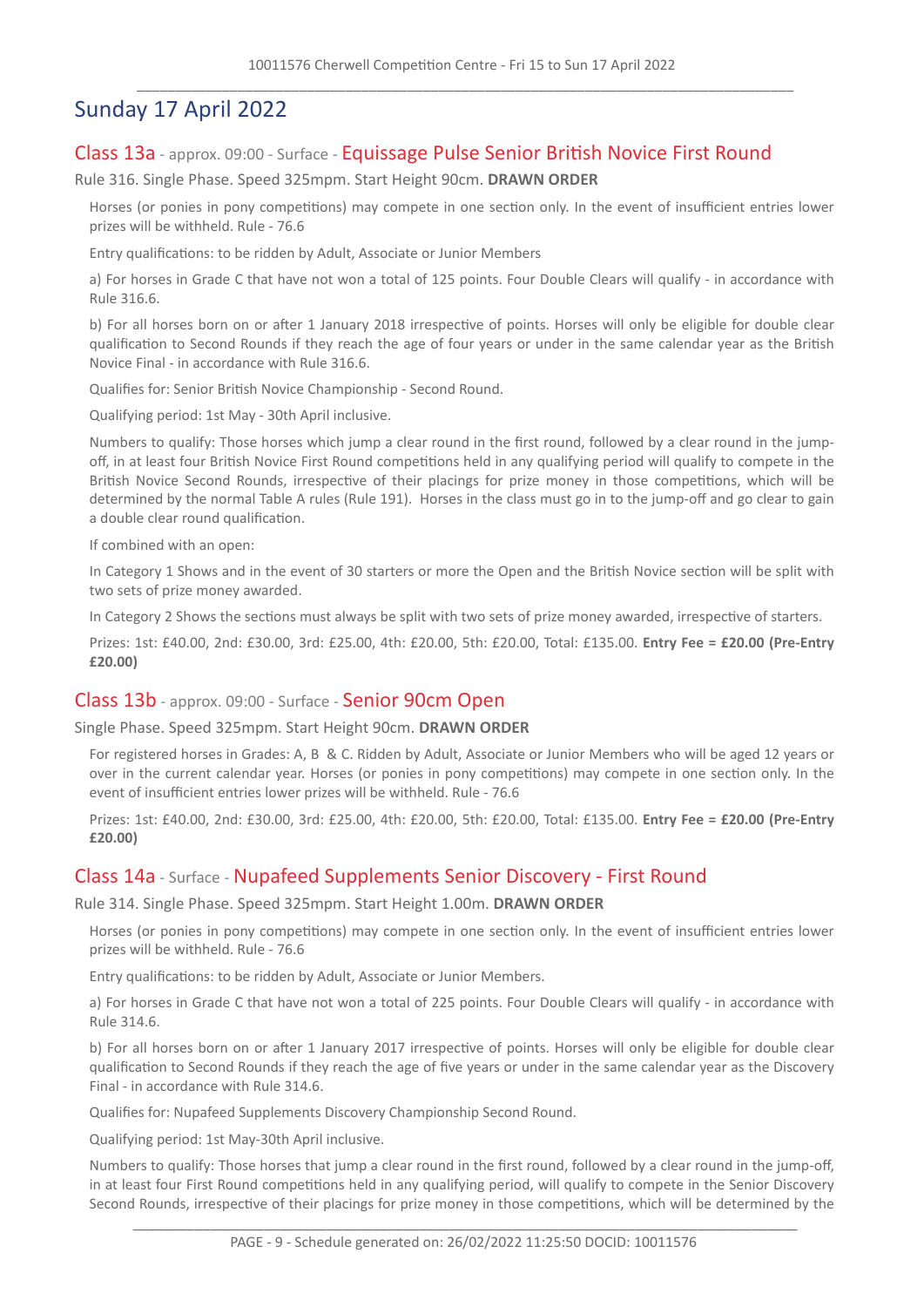normal Table A Rules (Rule 191). Horses in the class must go in to the jump-off and go clear to gain a double clear round qualification.

If combined with an open:

In Category 1 Shows and in the event of 30 starters or more the Open and the Discovery section will be split with two sets of prize money awarded.

In Category 2 Shows the sections must always be split with two sets of prize money awarded, irrespective of starters.

Prizes: 1st: £40.00, 2nd: £30.00, 3rd: £25.00, 4th: £20.00, 5th: £20.00, Total: £135.00. **Entry Fee = £20.00 (Pre-Entry £20.00)**

# Class 14b - Surface - Senior 1.00m Open

Single Phase. Speed 325mpm. Start Height 1.00m. **DRAWN ORDER**

For registered horses in Grades: A, B & C. Ridden by Adult, Associate or Junior Members who will be aged 12 years or over in the current calendar year. Horses (or ponies in pony competitions) may compete in one section only. In the event of insufficient entries lower prizes will be withheld. Rule - 76.6

Prizes: 1st: £40.00, 2nd: £30.00, 3rd: £25.00, 4th: £20.00, 5th: £20.00, Total: £135.00. **Entry Fee = £20.00 (Pre-Entry £20.00)**

# Class 15 - Surface - Senior 1.05m Open

Single Phase. Speed 325mpm. Start Height 1.05m. **DRAWN ORDER**

For registered horses in Grades: A, B & C. Ridden by Adult, Associate or Junior Members who will be aged 12 years or over in the current calendar year. In the event of insufficient entries lower prizes will be withheld. Rule - 76.6

Prizes: 1st: £60.00, 2nd: £40.00, 3rd: £30.00, 4th: £22.00, 5th: £22.00, 6th: £22.00, 7th: £22.00, Total: £218.00. **Entry Fee = £22.00 (Pre-Entry £22.00)**

# Class 16a - Surface - Senior Newcomers - First Round

Rule 312. Single Phase. Speed 325mpm. Start Height 1.10m. **DRAWN ORDER**

In the event of 30 or more starters the class will be split and two sets of prize money awarded. Horses (or ponies in pony competitions) may compete in one section only. In the event of insufficient entries lower prizes will be withheld. Rule - 76.6

Entry qualifications: to be ridden by Adult, Associate or Junior Members.

(a) For registered horses in Grade C that have not won a total of 375 points. Four double clears will qualify - in accordance with rule 312.6

(b) For all horses born on or after 1st January 2016, irrespective of Points. Horses will only be eligible for double clear qualification to Second Rounds if they reach the age of six years or under in the same calendar year as the Newcomers Final - in accordance with Rule 312.6.

Qualifies for: Senior Newcomers Second Round.

Qualifying period: The Senior Newcomers Second Round qualifying period for 2021/2022 (2022 second rounds and finals) is 1 May '21– 30 April '22 (subject to revision). The Senior Newcomers Second Round qualifying period for 2022/2023 (2023 second rounds and finals) is 1 May '22– 30 April '23 (subject to revision).

Numbers to qualify: Those horses which jump a clear round in the First Round, followed by a clear round in the jumpoff, in at least four Senior Newcomers First Round competitions in any qualifying period, will qualify to compete in a Senior Newcomers Second Round, irrespective of their placings for prize money in those competitions, which will be determined by the normal Table A Rules (Rule 191). To obtain a double clear qualification, even if the horse is the only clear round, it must jump a jump-off round and jump clear to gain a double clear round.

If combined with an open: In the event of 30 or more starters the class will be split with two sets of prize money.

Prizes: 1st: £75.00, 2nd: £55.00, 3rd: £45.00, 4th: £30.00, 5th: £26.00, 6th: £26.00, Total: £257.00. **Entry Fee = £26.00 (Pre-Entry £26.00)**

#### Class 16b - Surface - Senior 1.10m Open

Rule 312. Single Phase. Speed 325mpm. Start Height 1.10m. **DRAWN ORDER**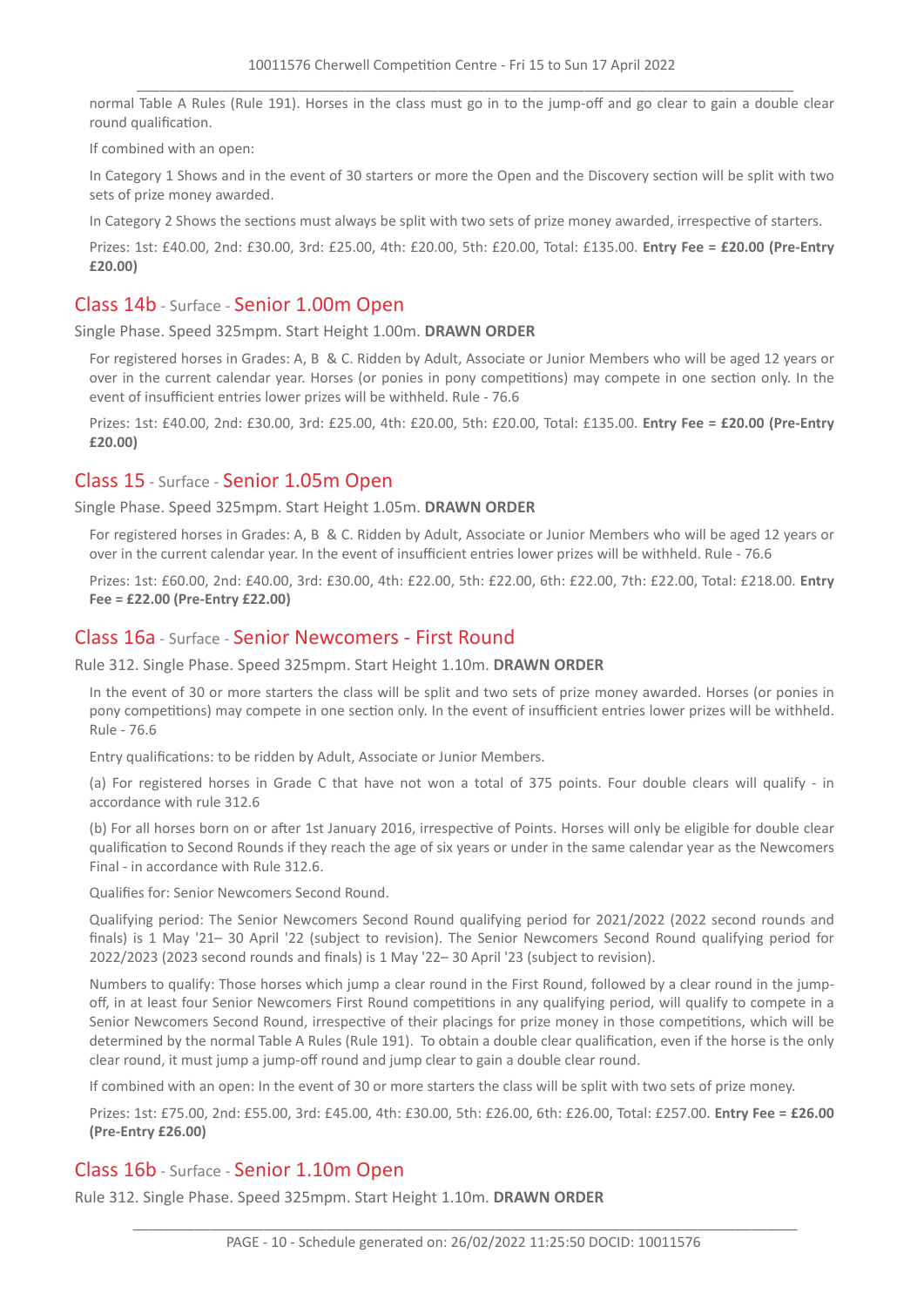For registered horses in Grades: A, B & C. Ridden by Adult, Associate or Junior Members who will be aged 12 years or over in the current calendar year. In the event of 30 or more starters the class will be split and two sets of prize money awarded. Horses (or ponies in pony competitions) may compete in one section only. In the event of insufficient entries lower prizes will be withheld. Rule - 76.6

Prizes: 1st: £75.00, 2nd: £55.00, 3rd: £45.00, 4th: £30.00, 5th: £26.00, 6th: £26.00, Total: £257.00. **Entry Fee = £26.00 (Pre-Entry £26.00)**

# Class 17a - Surface - Equitop GLME Senior Foxhunter First Round

Rule 310. Single Phase. Speed 350mpm. Start Height 1.20m. **DRAWN ORDER**

First place rosette kindly sponsored by Equitop GLME In the event of 30 or more starters the class will be split and two sets of prize money awarded. Horses (or ponies in pony competitions) may compete in one section only. In the event of insufficient entries lower prizes will be withheld. Rule - 76.6

Entry qualifications: to be ridden by Adult, Associate or Junior Members.

(a) For registered horses in Grade C that have not won a total of 700 points. Four double clears will qualify - in accordance with rule 310.6

(b) For all registered horses born on or after 1 January 2015, irrespective of points. Horses will be eligible for double clear qualification to attend second rounds providing they reach the age of seven years or under in the same calendar year as the Foxhunter Final - in accordance with rule 310.6 Four double clears will qualify.

Qualifies for: The Senior Foxhunter Second Round.

Qualifying period: The Senior Foxhunter Second Round qualifying period for 2021/2022 (2022 second rounds and finals) is 1 May '21 - 30 April '22 inclusive. The Senior Foxhunter Second Round qualifying period for 2022/2023 (2023 second rounds and finals) is 1 May '22 – 30 April '23 (subject to revision).

Numbers to qualify: Those horses that jump a clear round in the First Round, followed by a clear round in the jumpoff, in at least four Senior Foxhunter First Round competitions in any qualifying period will qualify to compete in a Second Round, irrespective of their placings for prize money. Horses in the class must go into the jump off and go clear to gain its double clear round qualification.

Those horses that have competed in the Senior Foxhunter Championship in 2021 are not eligible for qualification to the 2022 Championship.

If combined with an open: In the event of 30 or more starters the class will be split with two sets of prize money.

Prizes: 1st: £75.00, 2nd: £55.00, 3rd: £45.00, 4th: £30.00, 5th: £26.00, Total: £231.00. **Entry Fee = £26.00 (Pre-Entry £26.00)**

# Class 17b - Surface - Senior 1.20m Open

Single Phase. Speed 350mpm. Start Height 1.20m. **DRAWN ORDER**

For registered horses in Grades: A, B & C. Ridden by Adult, Associate or Junior Members who will be aged 12 years or over in the current calendar year. In the event of 30 or more starters the class will be split and two sets of prize money awarded. Horses (or ponies in pony competitions) may compete in one section only. In the event of insufficient entries lower prizes will be withheld. Rule - 76.6

Prizes: 1st: £75.00, 2nd: £55.00, 3rd: £45.00, 4th: £30.00, 5th: £26.00, Total: £231.00. **Entry Fee = £26.00 (Pre-Entry £26.00)**

# Class 18 - Surface - National 1.30m/1.40m Open Handicap

Rule 306 & 301. Single Phase. Speed 375mpm. Start Heights 1.30m / 1.40m. **DRAWN ORDER**

Horses (or ponies in pony competitions) may compete in one section only. In the event of insufficient entries lower prizes will be withheld. Rule - 76.6

• National 1.30m Open:

Open to registered horses to be ridden by Adult, Associate and Junior Members.

Qualifies for: The British Showjumping National Championships.

Qualifying period: 1st July-30th June.